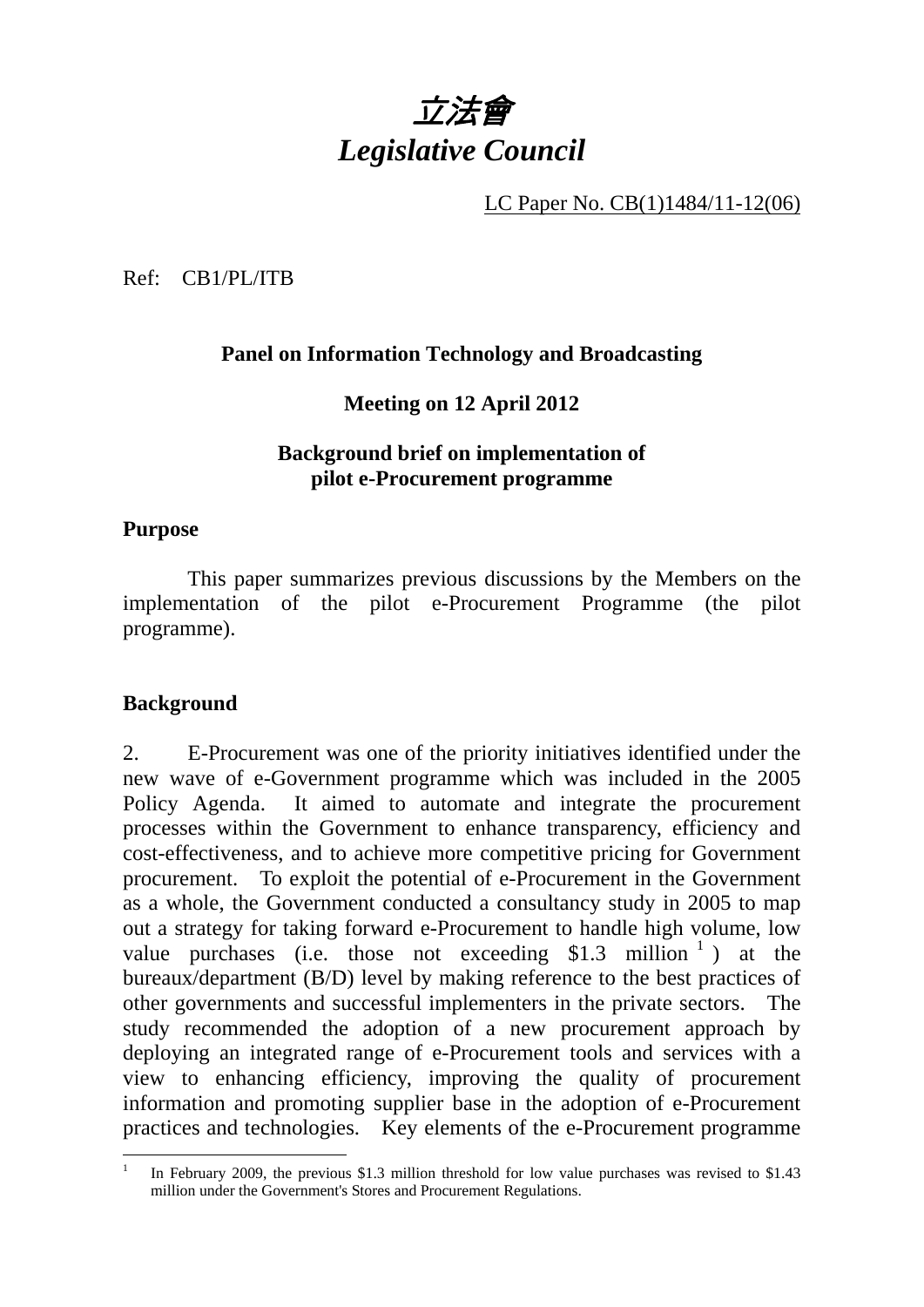included the setting up of an e-Procurement portal, e-sourcing and automation of the entire purchase-to-pay process.

3. The Administration proposed in December 2006 to implement a pilot programme in three departments, namely, the Office of the Government Chief Information Officer (OGCIO), the Immigration Department (ImmD) and the Environmental Protection Department (EPD) to deal with high volume, low value purchases not exceeding \$1.3 million.

4. According to the Administration, e-Procurement was expected to bring the following benefits to the Government:

- (a) improved efficiency and effectiveness;
- (b) improved quality and accessibility of procurement information;
- (c) reduced human errors and enhanced traceability;
- (d) expanded supplier base as B/Ds could share and access supplier;
- (e) reduced transaction cost ; and
- (f) reduced price.

5. To the suppliers, e-Procurement was expected to bring the following benefits:

- (a) more effective and efficient communication with the Government by reduction in turnaround time of correspondences and through enhanced accessibility to government procurement information;
- (b) expanded business opportunities with the Government by updating their product catalogues to the e-procurement portal which would be assessed by B/Ds; and
- (c) migration to the electronic means of doing business, thereby enhancing suppliers' capability in e-commerce.

# **Previous discussions**

6. At the meeting of the Panel on Information Technology and Broadcasting (ITB Panel) on 11 December 2006, members were briefed on the Administration's funding proposal to create a commitment of \$49.2 million for the implementation of the pilot programme. While expressing support for the Administration's e-Procurement initiative, members noted that e-Procurement had already been implemented in the private sector with e-invoicing as part of the e-Procurement process. However, e-invoicing would not be covered under the pilot programme. The Administration advised that as the implementation of e-invoicing would require the presence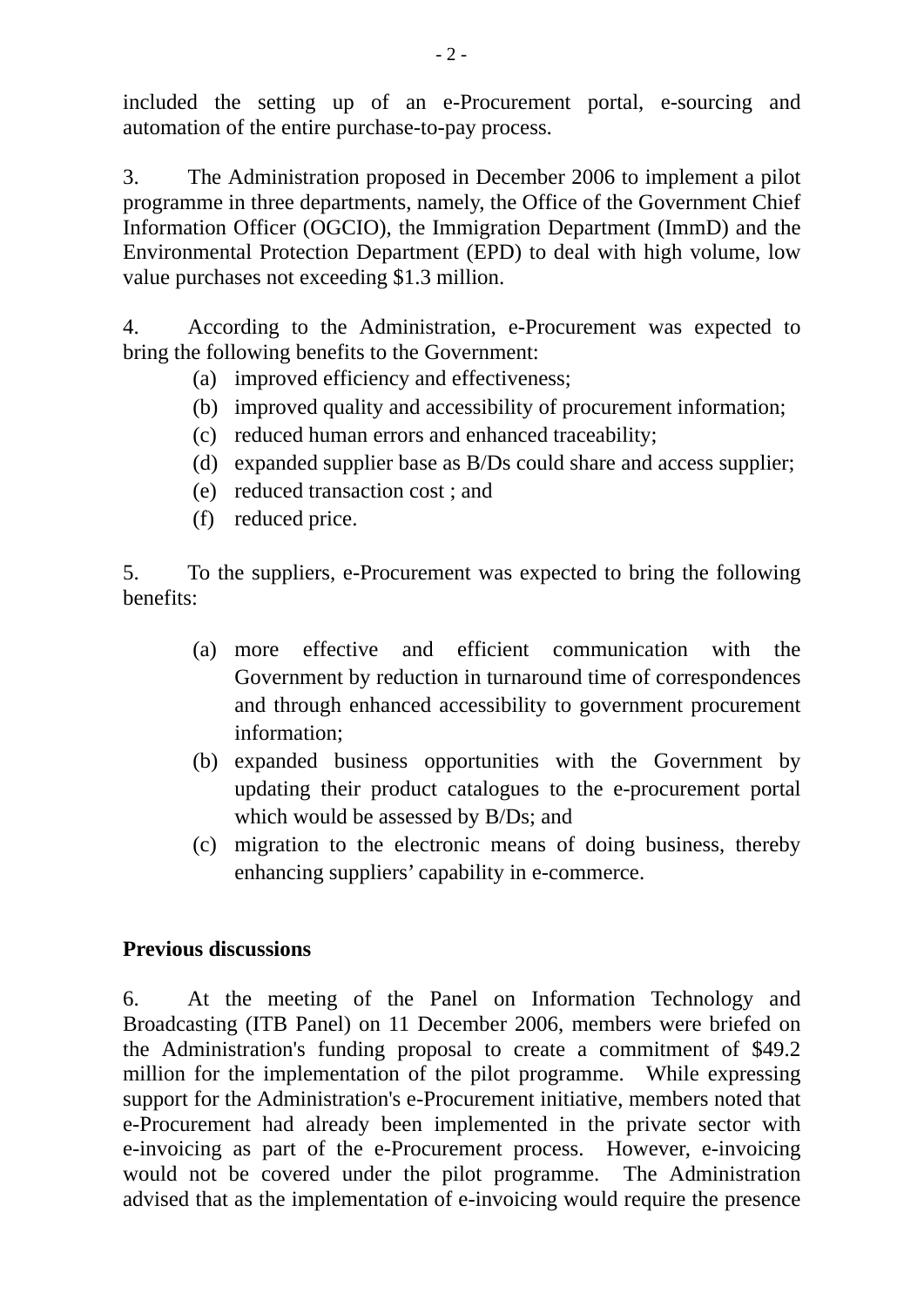of the necessary backend accounting or finance computer system at the suppliers' end, an incremental approach was proposed to allow gradual migration to e-Procurement by suppliers, particularly small and medium enterprises (SMEs). At the Panel's request, the Administration undertook to explore the implementation of e-invoicing at the next stage when the information technology capabilities of SME suppliers were raised after implementation of the pilot programme.

7. On the scale of the pilot programme, Panel members noted that only a limited number of departments would participate in the pilot programme. Given that the implementation of e-Procurement could bring about financial savings arising from cost reduction as in the case of overseas experience, members urged the Administration to expand the scale of the pilot programme with a view to expediting the service-wide implementation of e-Procurement in the Government. Concern was also raised on the employment of contract staff for implementation of the pilot programme and hence the loss of experience when those contract staff left the Government upon completion of their contracts.

8. To address members' concerns, the Administration undertook to draw up comprehensive guidelines on e-Procurement for reference by B/Ds and to organize workshops to provide in-service training to relevant staff of B/Ds so as to ensure that the experience learnt from the pilot programme would be shared among Government users. At Panel members' request, the Administration also undertook to make a comprehensive assessment on the actual benefits of the e-Procurement programme, with particular respect to SMEs' response to and their degree of participation in the programme, as well as the extent to which green procurement was adopted during the e-Procurement process.

9. The funding proposal was approved by the Finance Committee on 26 January 2007.

# **Recent developments**

10. At the ITB Panel meeting on 13 May 2010, the Administration updated members on the progress of e-Government development. Members noted that following the production launch of the e-Procurement Portal in June 2008, the remaining e-Procurement initiatives, namely workflow, e-catalogue and e-sourcing had been implemented and rolled out progressively to the pilot departments and suppliers since September 2009. The Administration expected that the e-Procurement initiatives would facilitate better sourcing, streamline the procurement workflow and encourage adoption of e-commerce in the supplier community. After the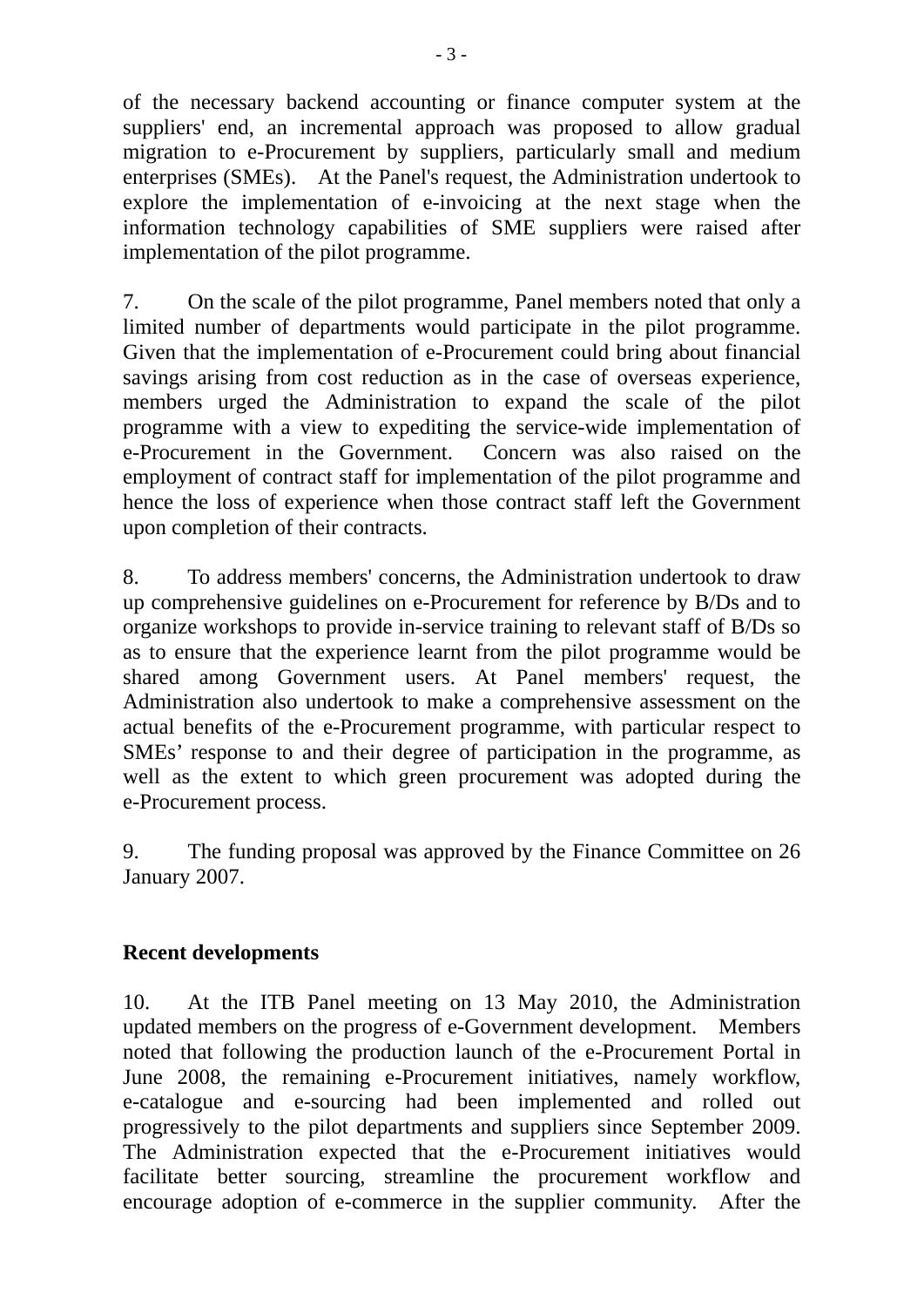full operation of the pilot programme, the Administration would collaborate with the three pilot departments and relevant stakeholders to review the outcome and propose the way forward.

# **Latest position**

11. With the progressive rollout of the pilot e-Procurement system, the Administration has completed a review of the pilot programme and a study on e-invoice. The Administration will brief the Panel on 12 April 2012 on the outcome of the review and the study on e-invoice, and also on the way forward.

## **Relevant papers**

Information paper provided by the Administration for the Information Technology and Broadcasting Panel meeting on 11 December 2006 http://www.legco.gov.hk/yr06-07/english/panels/itb/papers/itb1211cb1-435-3 e.pdf

Minutes of Information Technology and Broadcasting Panel meeting on 11 December 2006

http://www.legco.gov.hk/yr06-07/english/panels/itb/minutes/itb061211.pdf

Information paper provided by the Administration for the Information Technology and Broadcasting Panel meeting on 13 May 2010 http://www.legco.gov.hk/yr09-10/english/panels/itb/papers/itb0513cb1-1843-7 -e.pdf

Updated background brief prepared by the Legislative Council Secretariat on e-Government programmes for the Information Technology and Broadcasting Panel meeting on 13 May 2010

http://www.legco.gov.hk/yr09-10/english/panels/itb/papers/itb0513cb1-1843- 8-e.pdf

Minutes of Information Technology and Broadcasting Panel meeting on 13 May 2010

http://www.legco.gov.hk/yr09-10/english/panels/itb/minutes/itb20100513.pdf

Information paper provided by the Administration for the Finance Committee meeting on 26 January 2007

http://www.legco.gov.hk/yr06-07/english/fc/fc/papers/f06-38e.pdf